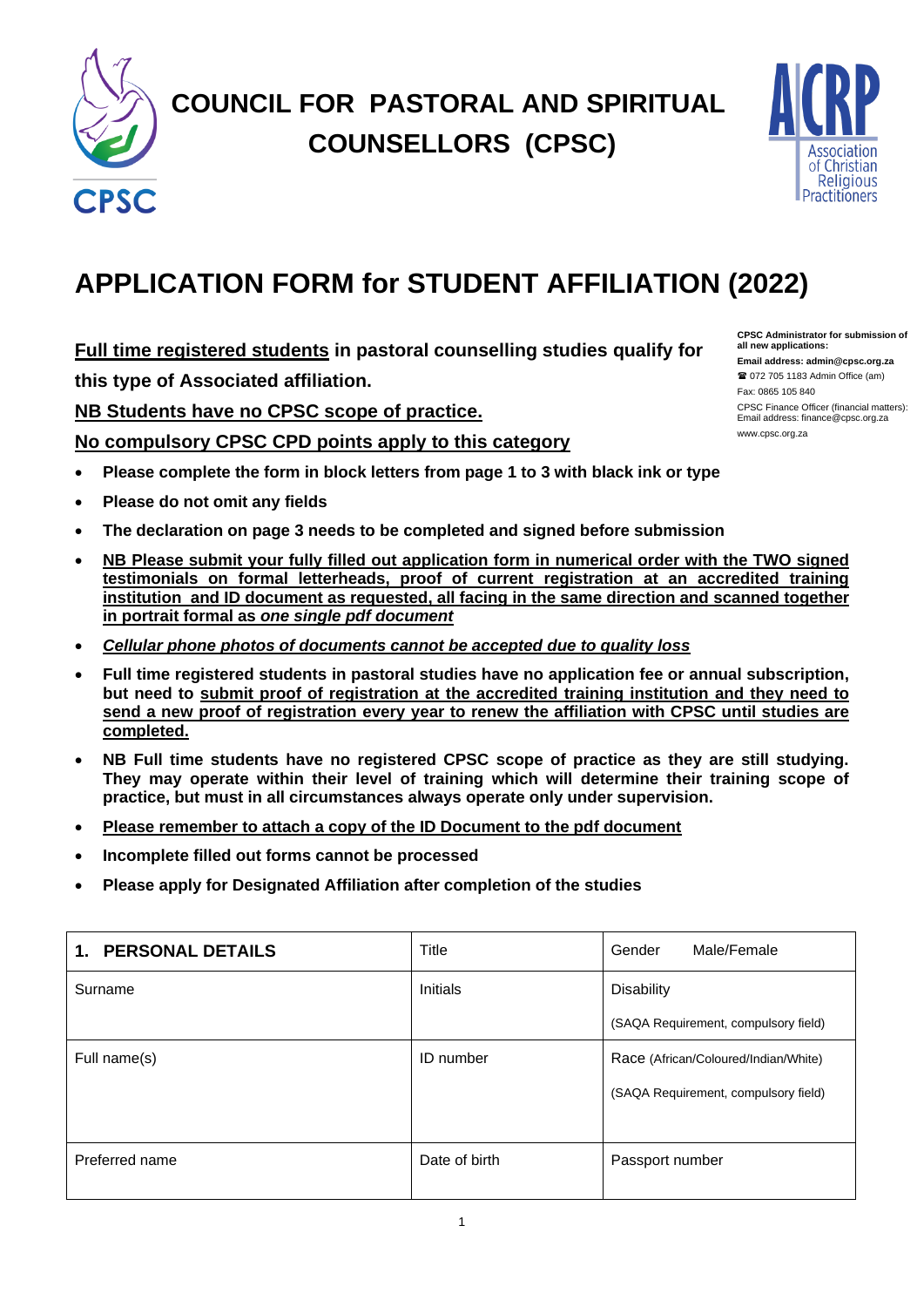| Postal address                                                                                                                                                                                                                  |  | Street address, city, and postal code |               |                 |           |
|---------------------------------------------------------------------------------------------------------------------------------------------------------------------------------------------------------------------------------|--|---------------------------------------|---------------|-----------------|-----------|
| Postal Code                                                                                                                                                                                                                     |  | Province                              |               | Country         |           |
|                                                                                                                                                                                                                                 |  | Tel no (home)                         |               |                 |           |
| Tel no (work)                                                                                                                                                                                                                   |  |                                       |               |                 |           |
| Fax no                                                                                                                                                                                                                          |  | Cell no                               |               |                 |           |
| Religious affiliation (optional)                                                                                                                                                                                                |  | E-mail address                        |               |                 |           |
|                                                                                                                                                                                                                                 |  | Website                               |               |                 |           |
| Highest relevant<br>qualification obtained, date                                                                                                                                                                                |  |                                       |               | Home language   |           |
| awarded, training institution<br><b>Full time Students provide</b><br>proof of registration at<br>accredited institution                                                                                                        |  |                                       |               | Other languages |           |
| Have you ever been under disciplinary action by any professional organization or licensing board? YES_                                                                                                                          |  |                                       |               |                 | <b>NO</b> |
| Have you ever had a felony conviction? YES _______ NO_____.                                                                                                                                                                     |  |                                       |               |                 |           |
| If yes on any ot the above, give a brief description of the offence and the action taken.                                                                                                                                       |  |                                       |               |                 |           |
| <b>PRESENT POSITION if applicable</b><br>2.                                                                                                                                                                                     |  |                                       |               |                 |           |
| Occupation                                                                                                                                                                                                                      |  |                                       |               |                 |           |
| Description of your work and special field(s) of interest e.g., addictions, marriages, trauma, etc.                                                                                                                             |  |                                       |               |                 |           |
| YEARS INVOLVED IN MINISTRY:                                                                                                                                                                                                     |  | Years                                 | <b>Months</b> |                 |           |
| (a) Are you actively involved in pastoral counselling? Please indicate clearly with X: YES                                                                                                                                      |  |                                       |               |                 | NO        |
| (b) Are you registered with another professional body and do not need a designation: YES_____                                                                                                                                   |  |                                       |               |                 |           |
| (c) Are you suitably trained in the field of pastoral counselling? Please indicate with X: YES____                                                                                                                              |  |                                       |               | NO <sub>2</sub> |           |
| <b>Please read carefully</b>                                                                                                                                                                                                    |  |                                       |               |                 |           |
| (1) If YES in (a) (b) and (c) no additional compulsory CPSC CPD points will apply                                                                                                                                               |  |                                       |               |                 |           |
| (2) If NO in (a) no compulsory CPSC CPD points will apply                                                                                                                                                                       |  |                                       |               |                 |           |
| (3) If YES in (a) NO in (b) but YES in (c), please apply for Designated affiliation on the applicable form to obtain<br>an ACRP designation. Student Associated affiliation is then not the correct type of affiliation for you |  |                                       |               |                 |           |

#### **3. REFERENCES**

Provide the name and details of **TWO references (e.g., pastor, colleagues, study leader or employer), with a signed letter of reference or testimonial from each on a formal letterhead.**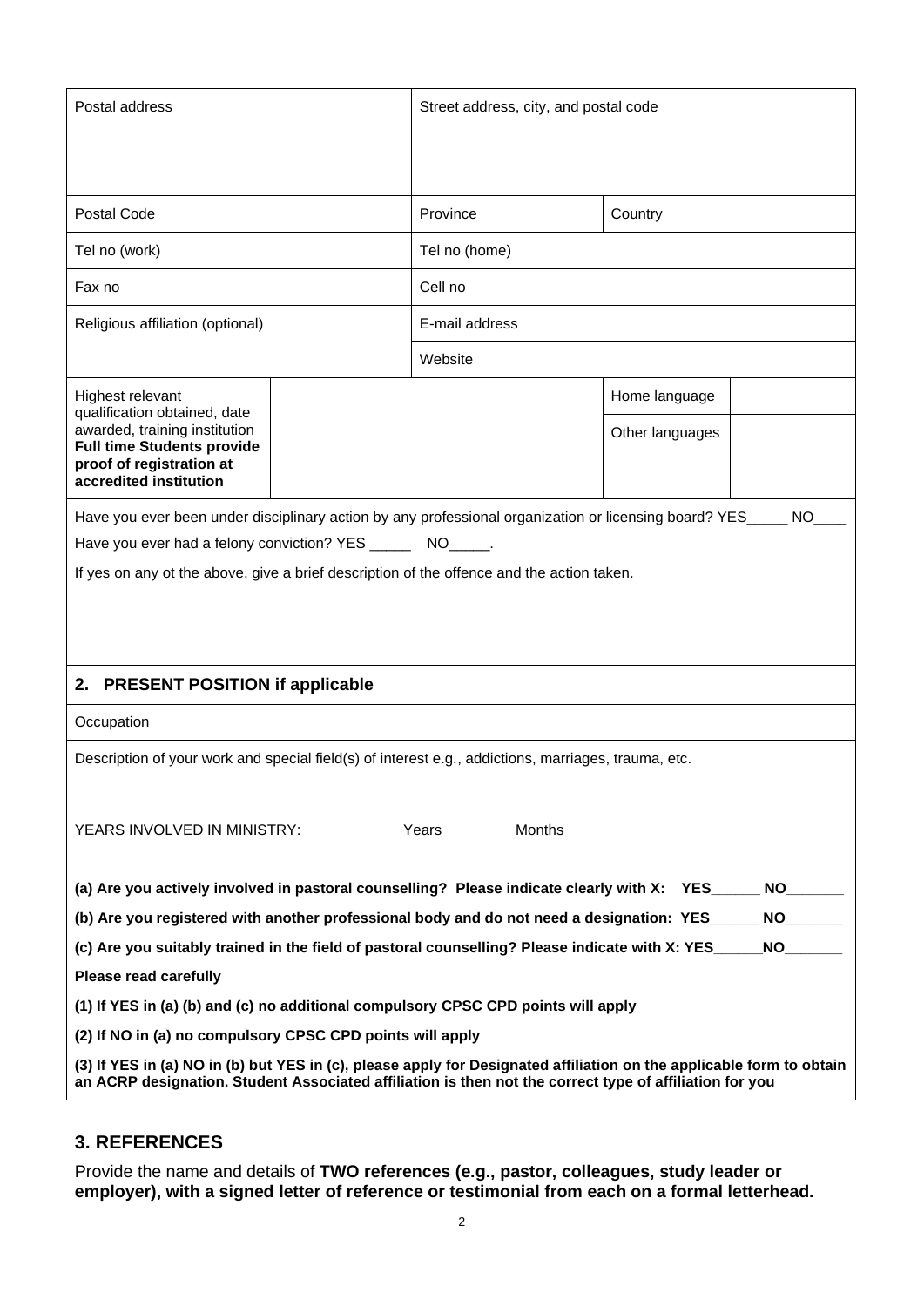Family members, friends and clients may **not be used** as references. **NB One of the two or both testimonials should be less than one year old.**

| <b>Name of Referent</b> | <b>Address</b> | <b>Tel/Cell no</b> | E-mail address | Nature of relationship |
|-------------------------|----------------|--------------------|----------------|------------------------|
|                         |                |                    |                |                        |
|                         |                |                    |                |                        |
|                         |                |                    |                |                        |
|                         |                |                    |                |                        |
|                         |                |                    |                |                        |

#### **4. PROFESSIONAL BOARDS AND ORGANISATIONS**

State the organisations/associations you are affiliated with

State the professional boards/bodies (e.g., HPCSA and SACSSP) you are registered with, as well as your registration number(s):

#### **5. DECLARATION**

I, \_\_\_\_\_\_\_\_\_\_\_\_\_\_\_\_\_\_\_\_\_\_\_\_\_\_\_\_\_\_\_\_\_, as a Christian counselling student share a commitment to Biblical truth and Pastoral excellence, and I am committed both to the integration of Biblical theology with the principles of counselling and to the development of excellence in my own counselling and practice.

I accept the principles and values of the Association of Christian Religious Practitioners (ACRP) and the Council for Pastoral and Spiritual Counsellors (CPSC) and I understand the responsibilities and obligations of affiliation to ACRP and CPSC.

I agree to abide by its Code of Ethics and Practice (if applicable), and I will participate in and contribute to the activities of the Council.

I also understand that officials of CPSC and ACRP will review and act upon this application and I agree to comply with action that such officials, the Council and its officers and agents may take with such review and I agree to hold such officials, the Council and its officers and agents harmless with respect to any reasonable action they may take during such review.

I undertake to keep the CPSC Office informed of any change in my address and/or particulars.

I hereby declare that the information provided in this form is correct and can be verified on request. **I have included a copy of my identity document***.*

Date: example and the signature (not typed):  $\Box$ 

*Submit the completed application form and supporting documents to the Ilse Grünewald, the CPSC Admin Officer by e-mail to [admin@cpsc.org.za](mailto:admin@cpsc.org.za)*